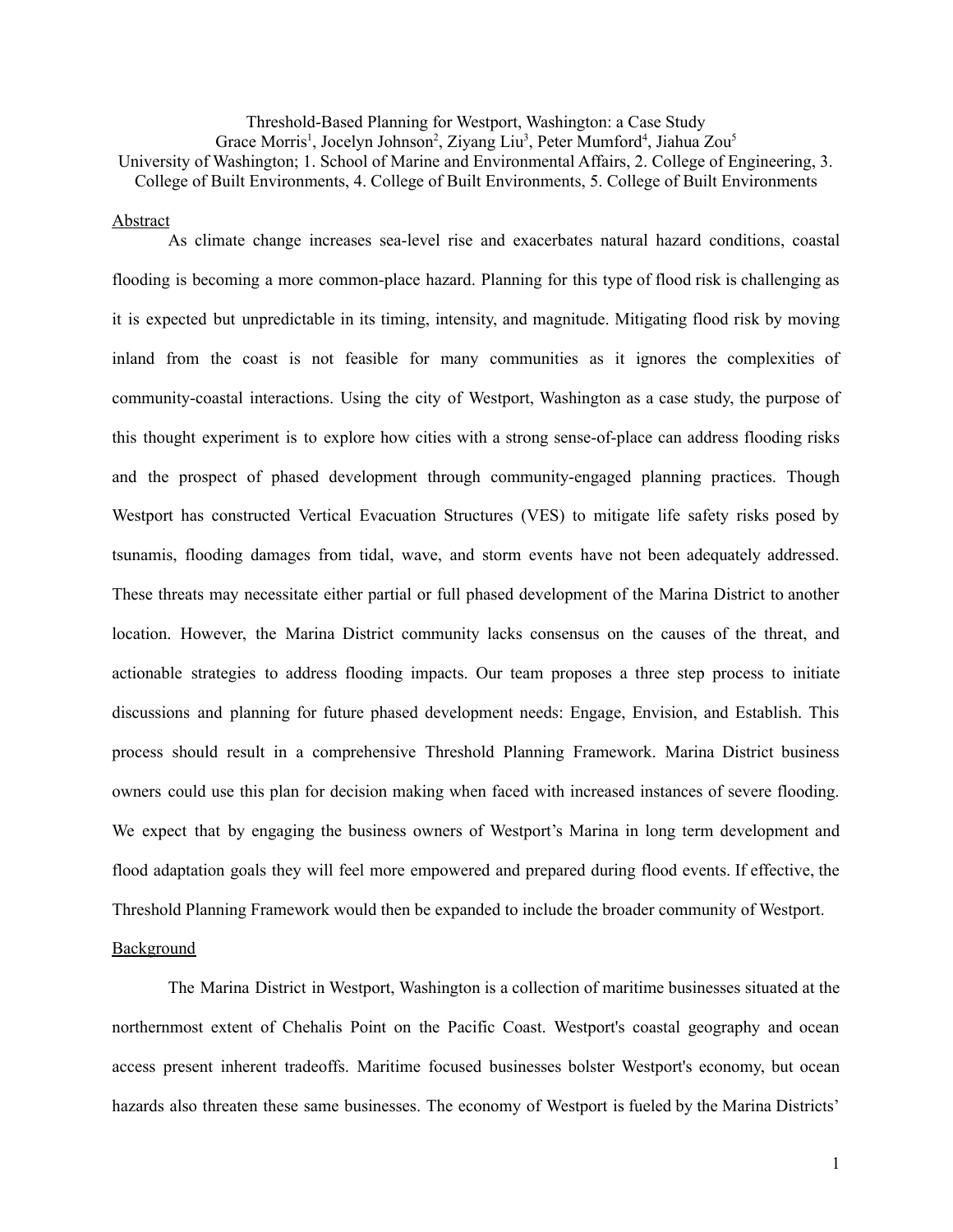two ocean-based industries: fishing and tourism. Westport's climate is typical of coastal cities in Washington: fairly mild with precipitation averaging 76 inches per year, yet urban flooding is not a significant issue due to the high permeability of soils and adequate drainage of runoff to either side of the peninsula [1]. Additionally, riverine flooding does not pose significant risks to the marina because Westport is far from the mouth of the major rivers which drain into Grays Harbor. Instead, episodic hazards and chronic coastal flooding are primary concerns.

Tidal flooding, at current levels, has become normalized, and even incorporated into the tourist economy with king tide viewing platforms. However, chronic flooding is expected to pose problems as sea levels rise. In addition, rapid-onset, episodic hazards caused by earthquakes and tsunamis pose risks due to Westport's proximity to the Cascadia Subduction Zone. In the following sections we will introduce Westport's hazard background and elaborate upon our proposed Threshold Planning Framework as a solution to an uncertain future. Our closing remarks will briefly envisage the implementation of our proposals with local communities being empowered and inclusively engaged.

## Rapid-Onset Hazards

Westport is vulnerable to two types of hazardous tsunamis; those caused by distant earthquakes along the Pacific Rim, and local tsunamis caused by earthquakes along the Cascadia Subduction Zone (CSZ) [2; 3]. Through Project Safe Haven, Westport has already mitigated much of the tsunami risk to life safety by building a Vertical Evacuation Structure (VES) at Ocosta Elementary School [2]. The city plans to build a second tower in the Marina District. These towers provide a place for people to take refuge during tsunamis, as they are taller than the predicted tsunami height. This added security could lead to more development interest in the Marina in the years to come, which would be both a welcome economic boost for the community and a complication to consider during risk mitigation efforts.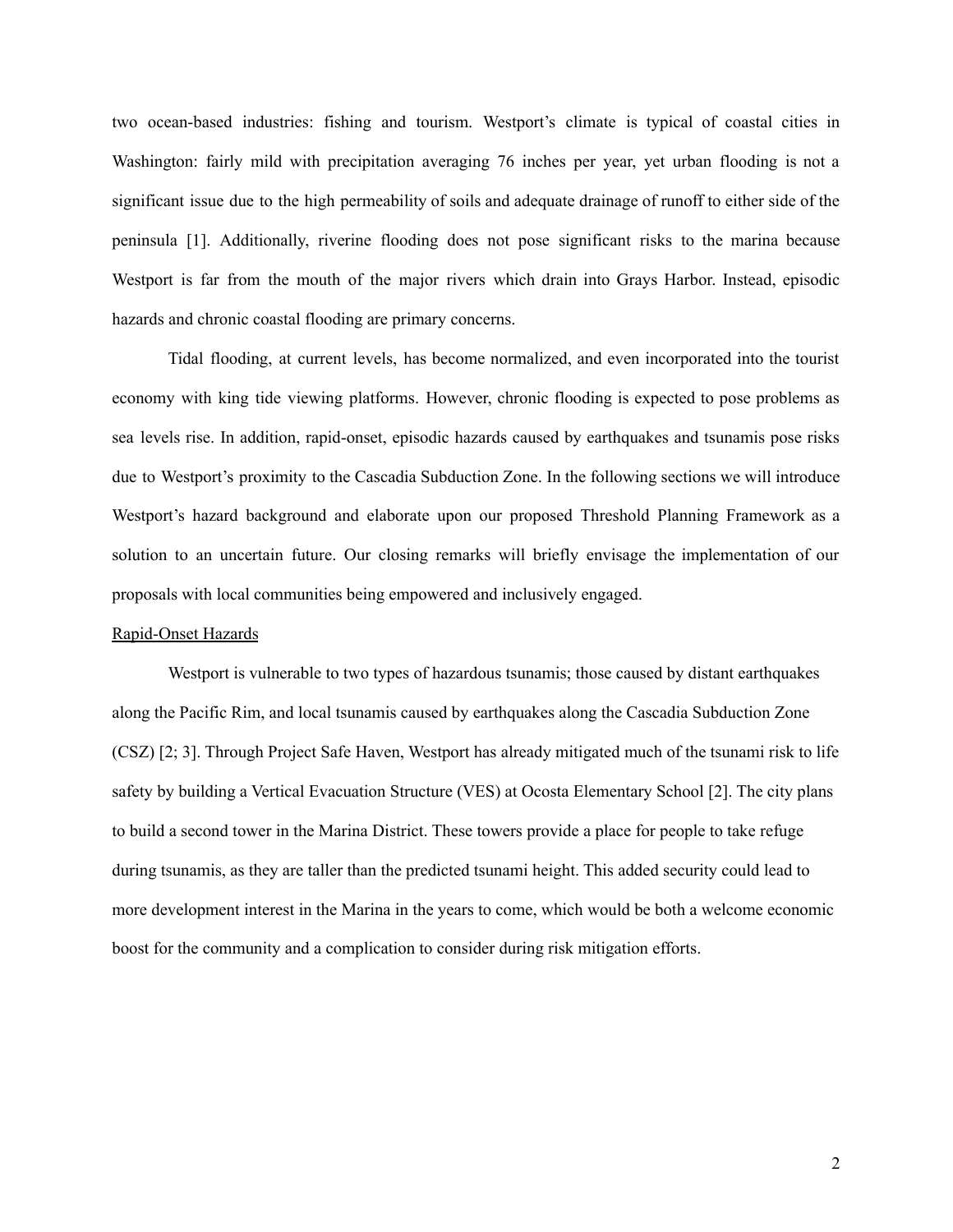

Fig 1. Map of Westport, Washington illustrating locations with a 0.2% chance of flooding this year. The shading indicates depth where the darkest purple displays roughly 3 ft deep flood water, and the lightest blue represents between 0 - 1 ft of flooding [Retrieved from: Flood Factor; 4].

# Slow-Onset Hazards

Westport faces several chronic coastal flooding threats. King tides, storm surge, and normal wave action erode the coastline and damage infrastructure. These damages disrupt daily life and result in unplanned maintenance costs for businesses, homeowners, and the city. Climate change will exacerbate these impacts, as storms become more intense and more frequent, causing wave height and energy to increase [5; 6]. Westport's mean sea level is also predicted to rise by 0.85 - 2.5 feet by 2100 and will likely continue to rise over the following century (Figure 1) [5; 7]. This will raise overall coastal water levels, contribute to greater flooding, and may increase salinity of coastal groundwater which Westport relies on for drinking water [5; 8].

In addition to physical and climate-related uncertainties, planning must also account for community perspectives including sense-of-place, values, and consensus building among stakeholders [9]. Westport's Marina District has evolved from a physical space to a "representational space" with which people imbue emotional attachments and significance, transforming "space" into "place" [10; 11]. This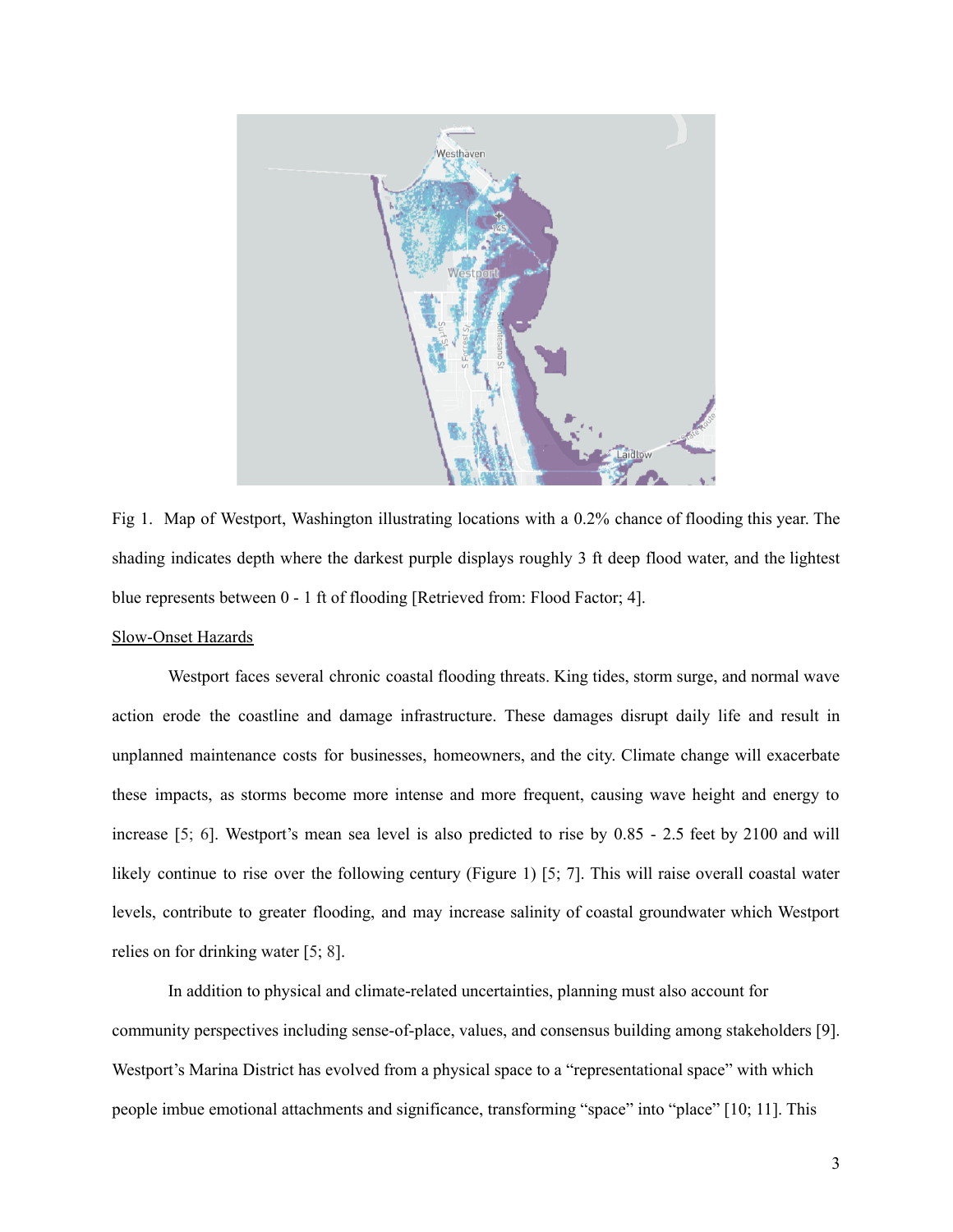sense of place was communicated in 2019 community engagement sessions where it was noted that "many residents were not open to the idea of relocation" as a flood mitigation strategy in the short to mid-term, and "although safety is a high concern for residents, keeping the community identity and the place attachment residents have to Westport is also important"<sup>1</sup> [12]. We anticipate that community members hope to protect human life, continue operating profitable businesses, and to maintain and foster connections between the community, land, and sea.

In summary, coastal flooding and the impacts of climate change on flood events are of major concern for Westport. Using the city of Westport, Washington as a case study, the purpose of this thought experiment is to explore how cities with a strong sense-of-place can address flooding risks and the prospect of phased development through community-engaged planning practices<sup>2</sup>. Climate change increases flood risk and uncertainty for residents and infrastructure. Structural risk reduction strategies, like VES's, are necessary to mitigate life safety threats. Yet, they are made more beneficial when co-adopted with policy based, non-structural adaptation measures, for example community capacity building. Building capacity within the community will shift local risk perception from one of normalization to preparedness, and thus decreasing vulnerability to climate induced risks on the longer, chronic-hazard timescale [13]. Investments in non-structural adaptations are low at both the national and international levels with prioritization of short-term, hard infrastructure protection at the expense of long-term risk reduction [13]. A set of policy objectives that couple structural and social risk reduction strategies is beneficial for ensuring protection of the current Marina infrastructure, preventing loss of life, and for managing future growth.

### Policy Goals

Policy goals should align with community values to ensure they are adequately addressed during

<sup>&</sup>lt;sup>1</sup> Kevin Goodrich, Westport's Public Works director, echoed this sentiment, saying "who we are is where we are" (personal communication, November, 2021).

<sup>&</sup>lt;sup>2</sup> This thought experiment was performed as part of the course URBDP 526: Floodplain Management and Planning for Coastal and River Communities taught by Robert Freitag in Fall of 2021. It should be noted that we had no outside contact with the community of Westport, Washington, but rather we relied on previous studies to provide information about Westport.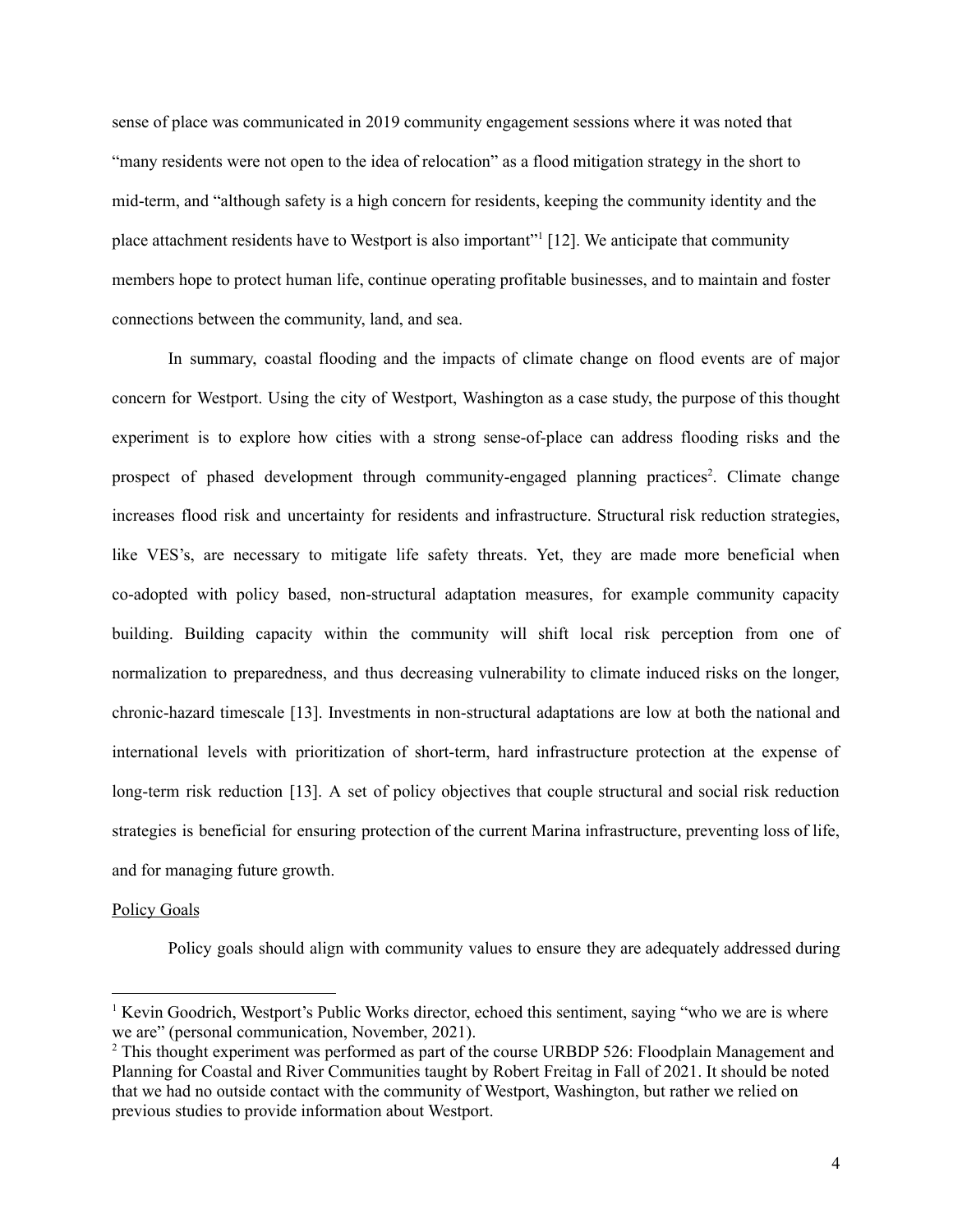risk mitigation. For example, protecting human life, continuing to operate profitable businesses, and maintaining sense-of-place. Using an "If . . . When . . . Then . . ." format, community members would be aware of hazard uncertainties and encouraged to reflect on their personal risk thresholds associated with flooding impacts. An example of this thought-experiment can be found in Figure 2.

|          | If the street is no longer   When  flooding reaches x feet   Then  I will take z action |  |
|----------|-----------------------------------------------------------------------------------------|--|
| passable | for more than y amount of days                                                          |  |

Fig. 2: Example If-When-Then format for a Threshold Planning Framework

We propose that a Threshold Planning Framework should follow three guiding principles to initiate discussions and planning for phased development needs: Engage, Envision, and Establish.

- Engage Westport's business owners and residents in conversations about increased flooding risks regularly.
- Envision flood-based thresholds that could prompt phased development, and identify opportunities to utilize policy and planning tools.
- Establish actions that can support phased development processes.

Flood-based thresholds are scenarios, i.e., a range of plausible outcomes that account for critical uncertainties, which would require business owners to take action to protect themselves and their businesses [14]. These thresholds should be defined by impacts that business owners perceive, such as days of closure, damage to property as a percent of total value, or their personal health, including mental health and wellbeing. Encouraging stakeholders to discern their thresholds based on given scenarios would prompt discussion about flood-management adaptations. Potential actions could include establishment of planning tools to redirect growth and aid in phased development or the initiation of further planning policies.

Further, an essential component of a proposed Threshold Plan is to provide space for the community to be the experts. Local people must be active in preparing for disasters, and threshold-based programs prompt community members to share their lived experiences, and come to collective consensus on a policy plan regardless of their perception of flooding causes [15]. Rather than focusing solely on the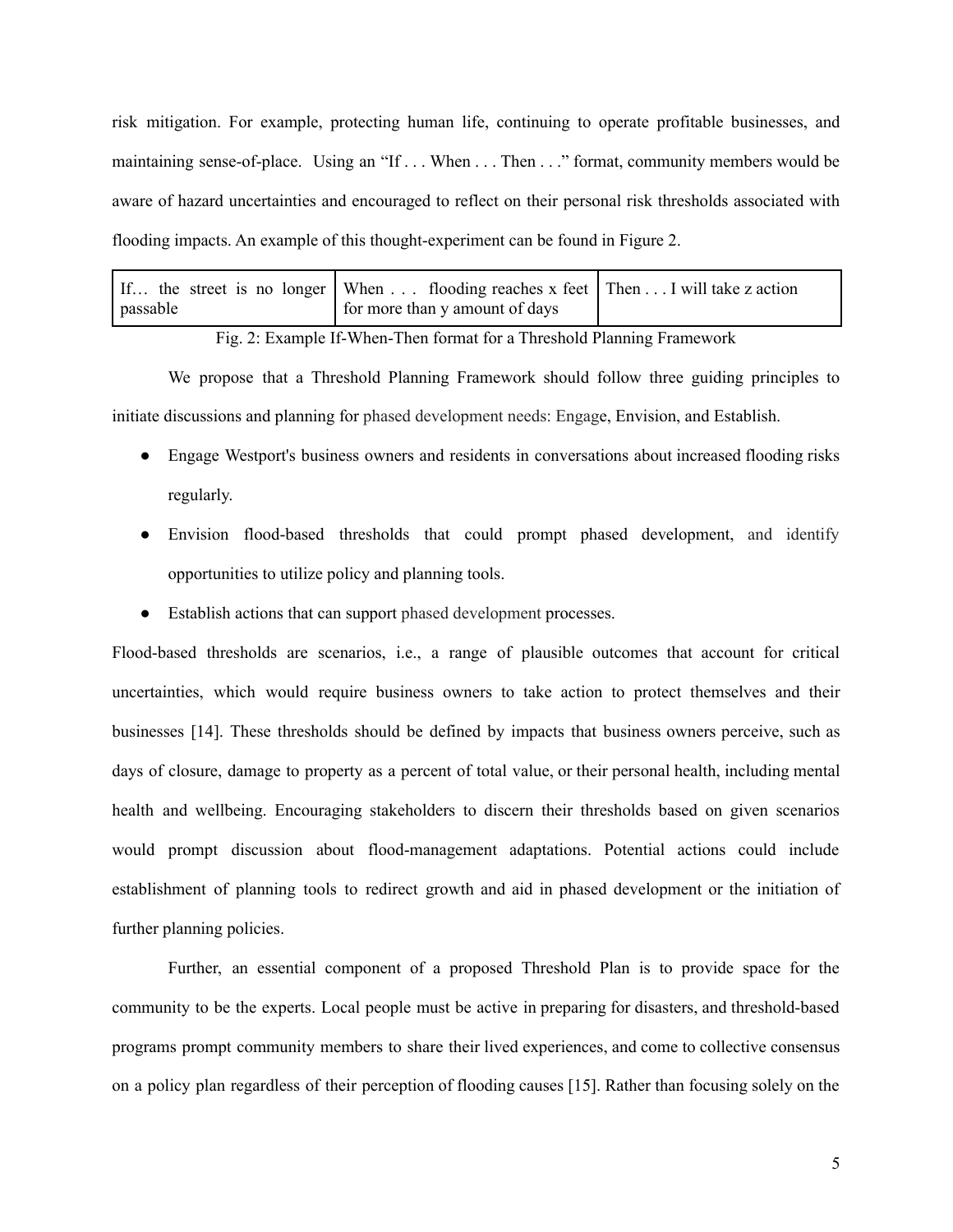problem, such an approach engages the community in establishing solutions. We contend the best approach to due-diligence is to encourage participation and contribution from those affected by the hazard. Business owners should feel empowered to outline strategies that would benefit the community and protect their assets, and we also contend that their contributed local knowledge is acclaimed to be essential in adapting to threats from disasters [16].

Additionally, as Javeline et al (2019) found, whether or not people believed climate change was occurring did not have a significant impact on their intention to act on flooding. Mitigation efforts targeted toward increasing climate change literacy are ineffective at promoting action among community members [17]. Instead, focusing on solutions to the risks through a mock cost-benefit analysis done by the community themselves may be more effective at preventing damages from worst-case-scenario flooding [17]. This type of collective decision-making will propel them towards resiliency. Climate change is predicted to increase the frequency and intensity of the tidal, wave, and storm events that Westport already experiences. Providing opportunities for the public to participate in decision making will allow for a smoother response during worst-case-scenario flooding.

### Conclusions & Future Work

Threshold Planning could be a useful component for improving community resilience, however we acknowledge this solution only works if thresholds are accompanied by a plan for gradual development away from the floodplain when threshold conditions are met. This can only be accomplished if another viable location is sited, particularly for critical infrastructure. The nearest upland area that could provide protection from coastal flooding is several miles away from the current marina and encroaches on other towns. Also, any new additions to the Marina (docks and breakwater) would still be vulnerable to tsunami. A move this significant could damage the community's sense-of-place and the livelihoods of many people who rely on the ocean. Therefore, any discussion around phased development should take into consideration the needs of the community and look into more complex scenarios like partial relocation, where the marina and sea-based businesses stay, in addition to full relocation. Threshold planning should also be an iterative process, one that is updated periodically and regularly seeks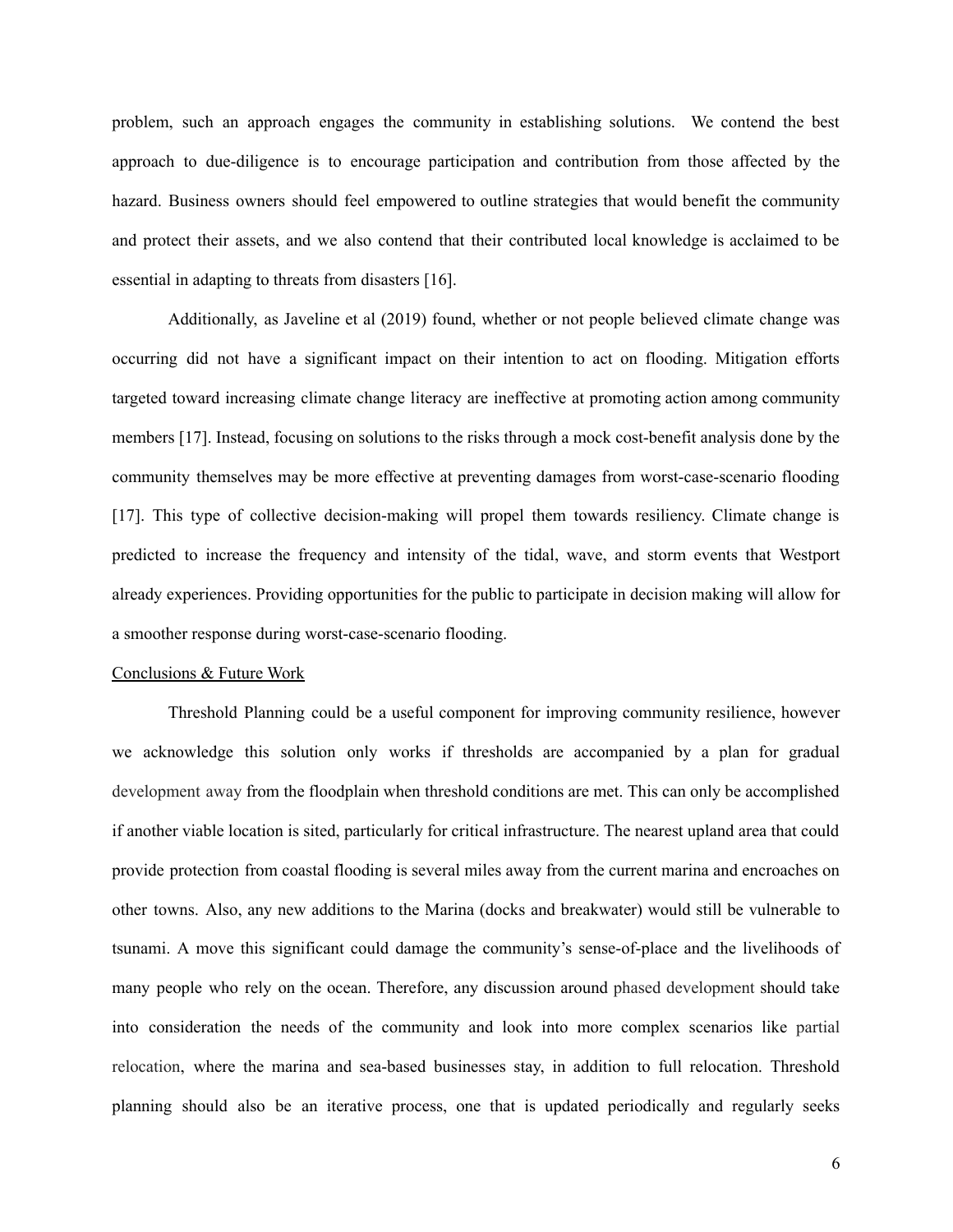community insights into improving the relevance and effectiveness of the framework.

Collaboration among planners and the community is necessary for producing threshold-defining hazard scenarios and supporting Westport's decision-making at every step. It should be emphasized that scenarios are not predictions, rather they serve to communicate scientists' assumed range of plausible future conditions to the public [18]. Scenarios can be conceptualized as a "boundary object" that "bridge" researchers on one side and the empowered public on the other [19]. Scenario-based community engagement accounts for complexity and uncertainties, embodies scientific advice (a key input for informed decisions), and forges trust and a collaborative atmosphere among stakeholders. This leads to more credible, salient, and legitimate outputs.

The tradeoffs of structural risk reduction strategies are relevant for other coastal communities, particularly along the Pacific Coast, who are experiencing unprecedented tidal, wave, and storm events. A Threshold Planning Framework could help maintain or promote economic development while also managing the inherent risks of building within a floodplain. Climate change is increasing mean sea-level and exacerbating natural hazard conditions. Planning for climate change requires structural and non-structural solutions to boost community-capacity. By exploring how communities with a strong sense-of-place can address flooding risks and the prospect of phased development, we find that self-determined and community-engaged Threshold Planning may be a viable approach for Westport and comparable communities to establish a proactive plan despite an uncertain future.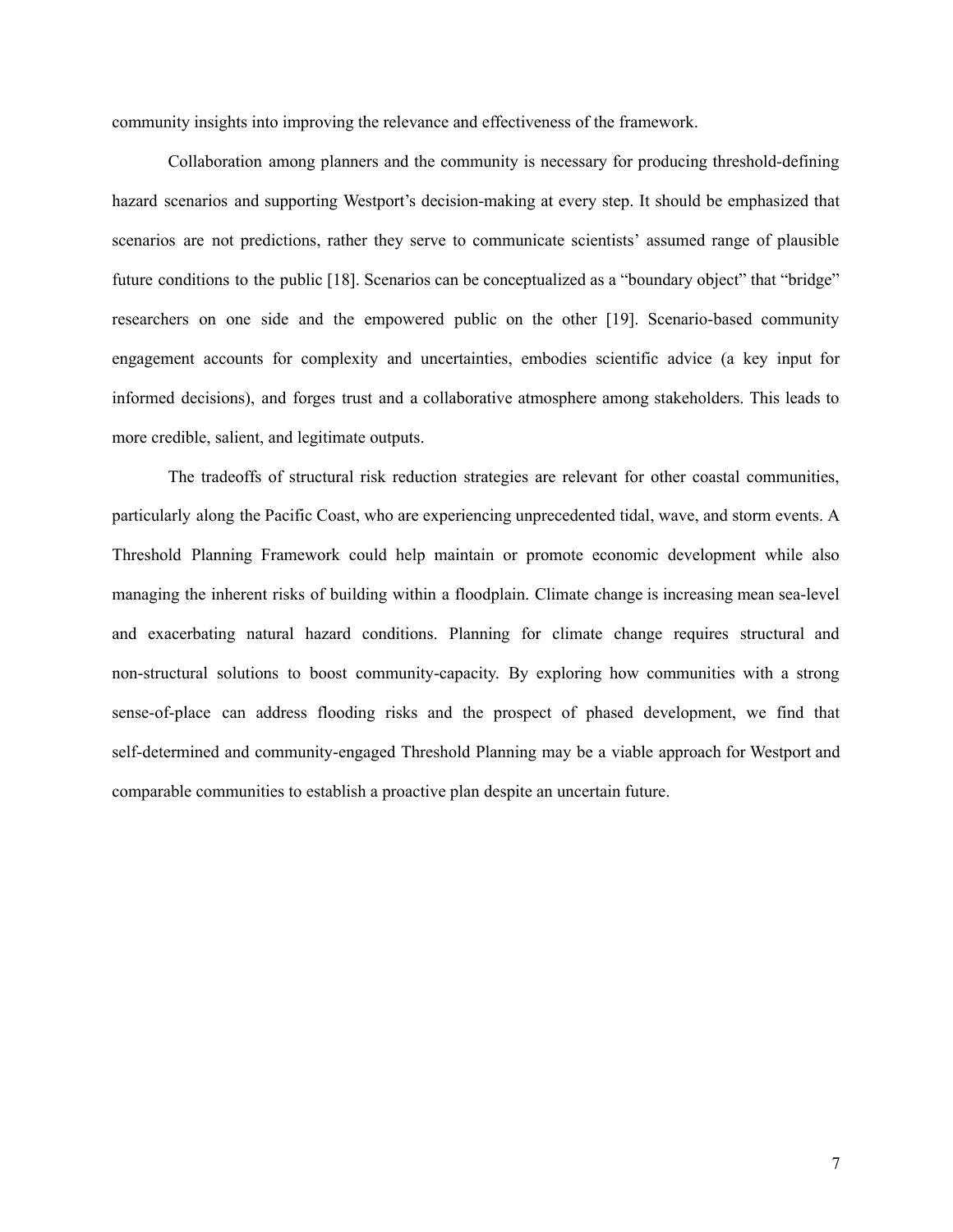### **References**

- [1] *Climate in Westport, Washington* (Climate)*.* Accessed 2021, November. https://www.bestplaces.net/climate/city/washington/westport#:~:text=Westport%2C%20Washingt on%20gets%2076%20inches,inches%20of%20snow%20per%20year
- [2] Washington State Military Department Emergency Management Division (EMD). (2012). *Project Safe Haven: Tsunami Vertical Evacuation on the Washington Coast, Pacific County*. Washington State Military Department Emergency Management Division. https://mil.wa.gov/asset/5ba41ffbdc444
- [3] Washington State Military Department Emergency Management Division (EMD). (2013). *Washington State Hazard Mitigation Plan*. Washington State Military Department Emergency Management Division, 1-84. <https://mil.wa.gov/asset/5ba41fc712fcd>.
- [4] Flood Factor. *Flood risk overview for Grays Harbor County.* Accessed 2022, April. https://floodfactor.com/county/grays-harbor-county-washington/53027\_fsid
- [5] IPCC. (2021) Summary for Policymakers. In: Climate Change 2021: The Physical Science Basis. Contribution of Working Group I to the Sixth Assessment Report of the Intergovernmental Panel on Climate Change. [Masson-Delmotte, V., Zhai, P., Pirani, A., Connors, S. L., Péan, C., Berger, S., Caud, N., Chen, Y., Goldfarb, L., Gomis, M. I., Huang, M., Leitzell, K., Lonnoy, E., Matthews, J. B. R., Maycock, T. K., Waterfield, T., Yelekçi, O., Yu, R., & Zhou, B. (eds.)]. Cambridge University Press. In Press.
- [6] Adelsman, H., Ekrem, J., Binder, L. W., Cook, K., Cooper, K., Helbrecht, L. M., Jamison, R., Phillips, J., Pickett M. P., Roalkvam, C. L., Salisbury, S., Siemann, D., & Speaks, P. (2012). Preparing for a Changing Climate—Washington State's Integrated Climate Response Strategy. Washington State Department of Ecology. https://apps.ecology.wa.gov/publications/documents/1201004.pdf
- [7] Ruggiero, P., Bolte, J., Lach, D., Stevenson, J., Schwartz, C., Serafin, K., & Evans-Wilent, J. (2020). *Grays Harbor Coastal Futures Exploring alternative futures on the Washington coast.* Oregon State University. <http://explorer.bee.oregonstate.edu/Topic/GraysHarbor/ProjectOverview.aspx>
- [8] City of Westport Water Department (CWW). (2021). *2020 Consumer Confidence Report.* City of Westport Water Department (14). <https://www.ci.westport.wa.us/CCR%202020.docx>
- [9] Kettle, N. P., & Dow, K. (2016). The Role of Perceived Risk, Uncertainty, and Trust on Coastal Climate Change Adaptation Planning. *Environment and Behavior*, *48*(4) 579–606. https://doi.org/10.1177/0013916514551049
- [10] Lefebvre, H. (1991). *The Production of Space* (D. Nicholson-Smith Trans.). Blackwell: Oxford. ISBN-13: 978-0631181774
- [11] Tuan, Y. F. (1977). *Space and place: The perspective of experience*. Minneapolis: University of Minnesota Press. ISBN 01-8166-3877-2
- [12] Stanton, H. (2019). *Integrating Hazard Mitigation Strategies into the City of Westport's Comprehensive Plan Update* (Publication No. 27670070) [Master's Thesis, University of Washington: Department of Urban Planning]. ProQuest Dissertations & Theses Global. <https://digital.lib.washington.edu/researchworks/handle/1773/45278>
- [13] Dolšak, N., & Prakash, A. (2018). The Politics of Climate Change Adaptation. *Annual Review of Environment and Resources*, *43*, 317-341. https://doi.org/10.1146/annurev-environ-102017-025739
- [14] Alberti, M. (2016). *Cities that think like planets: complexity, resilience, and innovation in hybrid ecosystems*. University of Washington Press.
- [15] Fenton, A., Paavola, J., & Tallontire, A. (2017). Autonomous adaptation to riverine flooding in Satkhira District, Bangladesh: implications for adaptation planning. *Regional environmental change*, *17*(8), 2387-2396.
- [16] Islam, M. R., Ingham, V., Hicks, J., & Kelly, E. (2018). From coping to adaptation: Flooding and the role of local knowledge in Bangladesh. *International journal of disaster risk reduction*, *28*, 531-538.
- [17] Javeline, D., Kijewski-Correa, T., & Chesler, A. (2019). Does it matter if you "believe" in climate